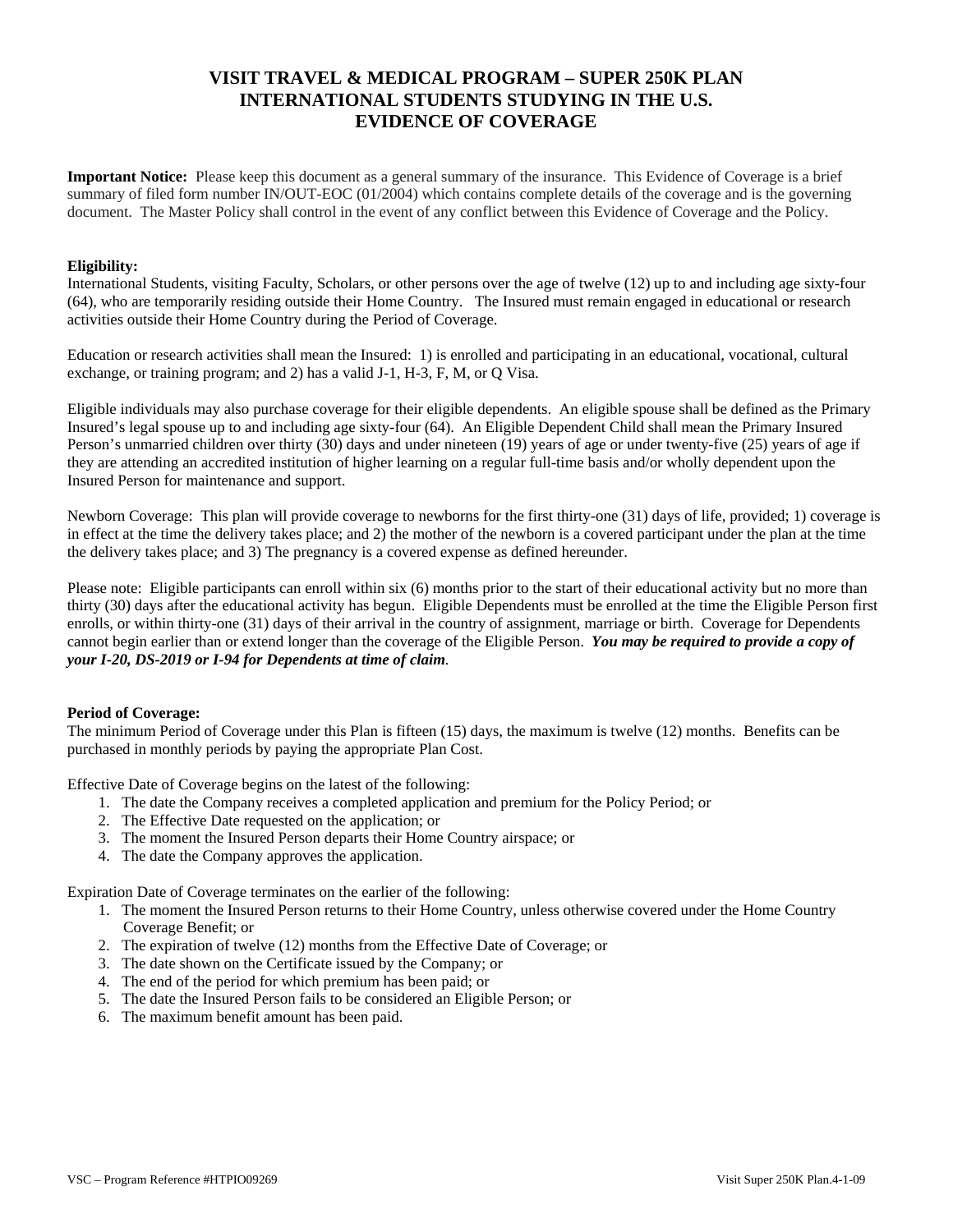# **SCHEDULE OF BENEFITS: SUPER PLAN – COVERAGE OF 250,000**

| All Coverages and Benefits are in U.S. Dollar Amounts |                                                                |  |  |
|-------------------------------------------------------|----------------------------------------------------------------|--|--|
|                                                       | Per Injury or Illness                                          |  |  |
|                                                       | $$250,000$ per Student - Age 12 to 49                          |  |  |
|                                                       | \$100,000 per Student - Age 50 to 64                           |  |  |
| Accident & Sickness Medical Maximums                  | \$50,000 Spouse/Child                                          |  |  |
|                                                       | \$25,000 Spouse $-$ Age 50 to 64                               |  |  |
|                                                       | Lifetime Maximum                                               |  |  |
| Deductible – Per Injury or Illness                    | \$1,000,000 per Student / \$100,000 Spouse/Child               |  |  |
|                                                       | \$50 if first treated at the Student Health Center             |  |  |
|                                                       | \$100 if not first treated at the Student Health Center        |  |  |
| Prescription Drugs:                                   | Covered as any other covered Injury or Illness                 |  |  |
| Deductible per script:                                | \$0 per script                                                 |  |  |
| Coinsurance per script:                               | 100% up to policy maximum per script                           |  |  |
| Coinsurance                                           | 80% to \$5,000, then 100% to Plan Maximum                      |  |  |
| <b>Benefit Period</b>                                 | Covered expenses incurred during the Period of Coverage        |  |  |
| Maternity                                             | Covered as any other Illness                                   |  |  |
| Mental Illness per Lifetime                           | Inpatient: Payable at 50% to \$10,000, to a maximum of 40 days |  |  |
|                                                       | Outpatient: Payable at 80% up to maximum of \$500              |  |  |
| Alcohol and Drug Abuse per Lifetime                   | Inpatient/Outpatient: Payable at 50% up to \$1,000             |  |  |
| Injuries from a Motor Vehicle Accident                | Up to Policy Maximum                                           |  |  |
| Sports-related Injuries (non-interscholastic sports)  | \$10,000 per Policy Period                                     |  |  |
| Hazardous Sports Coverage as listed                   | \$10,000 per Policy Period                                     |  |  |
| Dental (Emergency)                                    | \$250 per tooth to a maximum of \$500 per Policy Period        |  |  |
| <b>Emergency Medical Evacuation</b>                   | \$100,000 per Policy Period                                    |  |  |
| <b>Repatriation of Mortal Remains</b>                 | \$25,000 per Policy Period                                     |  |  |
| <b>Emergency Reunion</b>                              | \$5,000 per Policy Period                                      |  |  |
| Accidental Death & Dismemberment                      | \$10,000 per Student                                           |  |  |
|                                                       | \$5,000 per Spouse/Dependent Child                             |  |  |
| Home Country Coverage – Incidental trips to the       | 30 days of coverage up to a maximum of \$25,000 per Policy     |  |  |
| Insured's Home Country                                | Period                                                         |  |  |
| Home Country Extension of Benefits                    | Up to \$5,000, expenses must be incurred within 30 days of     |  |  |
|                                                       | returning to your Home Country                                 |  |  |
| Pre-existing Conditions                               | 12 months prior to Effective Date, waived after 12 consecutive |  |  |
|                                                       | months of coverage                                             |  |  |
| Assistance                                            | 24 hours - Worldwide                                           |  |  |

# **DESCRIPTION OF BENEFITS**

### **Medical Expenses:**

This Plan shall pay Reasonable and Customary charges for Covered Expenses, excess of the Deductible and Coinsurance up to the Medical Maximum, incurred by you due to a covered Injury or Illness which occurred during the Period of Coverage outside your Home Country (except as provided under the Home Country Coverage). The initial Treatment of an Injury or Illness must occur within thirty (30) days of the date of Injury or onset of Illness.

Only such expenses which are specifically enumerated in the following list of charges that are incurred within the Benefit Period, and which are not excluded, shall be considered Covered Expenses:

- 1) Charges made by a hospital for semi-private room and board, floor nursing and other services inclusive of charges for professional service and with the exception of personal services of a non-medical nature; provided, however, that expenses do not exceed the hospital's average charge for semiprivate room and board accommodation.
- 2) Charges made for Intensive Care or Coronary Care charges and nursing services.
- 3) Charges made for diagnosis, Treatment and Surgery by a Physician.
- 4) Charges made for an operating room.
- 5) Charges made for Outpatient Treatment, same as any other Treatment covered on an Inpatient basis. This includes ambulatory Surgical centers, Physicians' Outpatient visits/examinations, clinic care, and Surgical opinion consultations.
- 6) Charges made for the cost and administration of anesthetics.
- 7) Charges for medication, X-ray services, laboratory tests and services, the use of radium and radioactive isotopes, oxygen, blood, transfusions, iron lungs, and medical Treatment.
- 8) Charges for physiotherapy, to a maximum of \$500, if recommended by a Physician for the Treatment of a specific Disablement following hospitalization and administered by a licensed physiotherapist.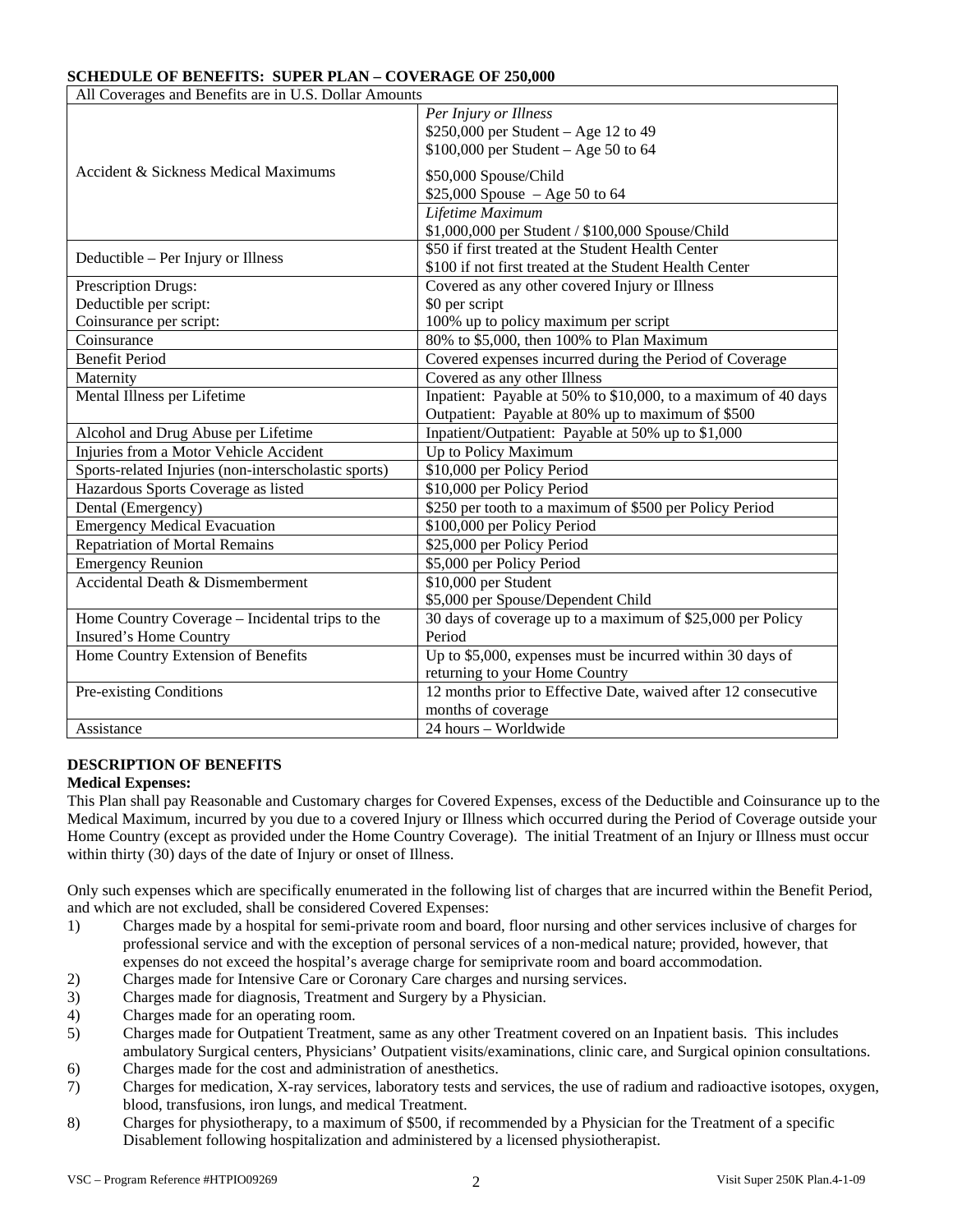- 9) Dressings, drugs, and medicines that can only be obtained upon a written prescription of a Physician or Surgeon.
- 10) Local transportation to or from the nearest hospital or to and from the nearest hospital with facilities for required Treatment. Such transportation shall be by licensed ground ambulance only to a limit of \$350, within the metropolitan area in which you are located at that time the service is used. If you are in a rural area, then licensed air ambulance transportation to the nearest metropolitan area shall be considered a Covered Expense.

### **Pre-notification:**

For each scheduled hospital admission, emergency hospital confinement, or Outpatient Treatment, you or someone on your behalf must contact the Assistance Company for pre-notification as soon as possible, but no later than forty-eight (48) hours prior to the admission to the hospital, the hospital confinement or Outpatient Treatment. For emergency hospital confinement, you or someone on your behalf must notify the Assistance Company as soon as possible, but not later than forty-eight (48) hours after the date of admission. Pre-notification does not guarantee or confirm benefits or the payment of said benefits.

### **Maternity:**

When covered maternity expenses are incurred by you or your eligible dependents, the Company will pay Reasonable Charges for medical expenses in excess of the Deductible and Coinsurance. In no event shall the Company's maximum liability exceed the maximum stated in the Schedule of Benefits, as to Covered Expenses during any one period of individual coverage.

You or your representative must notify the Company of a Pregnancy within the first trimester.

As stated in the Schedule of Benefits, benefits will be payable for Covered Expenses you incur before, during, and after delivery of a child, including physician, hospital, laboratory, and ultrasound services. Coverage for the Inpatient postpartum stay for you and your newborn child in a hospital, will, at a minimum, be for the length of stay recommended by the American Academy of Pediatrics and the American College of Obstetricians and Gynecologists in their guidelines for perinatal care.

Coverage for a length of stay shorter than the minimum period mentioned above may be permitted if your attending physician determines further Inpatient postpartum care is not necessary for you or your newborn child provided the following are met:

- 1. In the opinion of your attending physician, the newborn child meets the criteria for medical stability in the guidelines for perinatal care prepared by the Academy of Pediatrics and the American College of Obstetricians and
	- Gynecologists that determine the appropriate length of stay based upon the evaluation of:
		- a. The antepartum, intrapartum, postpartum course of the mother and infant;
		- b. The gestational stage, birth weight, and clinical condition of the infant;
		- c. The demonstrated ability of the mother to care for the infant after discharge; and
		- d. The availability of post discharge follow-up to verify the condition of the infant after discharge; and
- 2. One (1) at-home post delivery care visit is provided to you at your residence by a physician or nurse performed no later than forty-eight (48) hours following discharge for you and your newborn child from the hospital. Coverage for this visit includes, but is not limited to:
	- a. Parent education;
	- b. Assistance and training in breast or bottle feeding; and

Performance of any maternal or neonatal tests routinely performed during the usual course of Inpatient care for you or your newborn child, including the collection of an adequate sample for the hereditary and metabolic newborn screening. (At your discretion, this visit may occur at the physician's office.)

### **Mental Illness:**

Benefits are paid for Treatment or medication for Mental Illness, which are not excluded and covered under this policy, and shall be considered a Covered Expense:

Inpatient Care – Shall be payable at 50% to \$10,000, subject to a maximum of forty (40) days of Inpatient care. Outpatient – Shall be payable at 80% up to a maximum of \$500.

### **Alcohol and Drug Abuse:**

Benefits are paid for Treatment or medication for Alcohol and Drug Abuse, which are not excluded and covered under this policy, and shall be considered a Covered Expense. Benefits shall be payable at 50% up to \$1,000.

### **Emergency Dental Treatment:**

Benefits are paid for Reasonable and Customary expenses in excess of the Deductible and Coinsurance of \$250 per tooth up to a maximum of \$500, for the emergency repair or replacement to sound, natural teeth damaged as the result of a Covered Accident.

### **Emergency Medical Evacuation and Repatriation:**

Benefits are paid for Covered Expenses incurred up to the maximum as stated in the Schedule of Benefits, for any covered Injury or Illness commencing during the Period of Coverage that result in a Medically Necessary Emergency Medical Evacuation or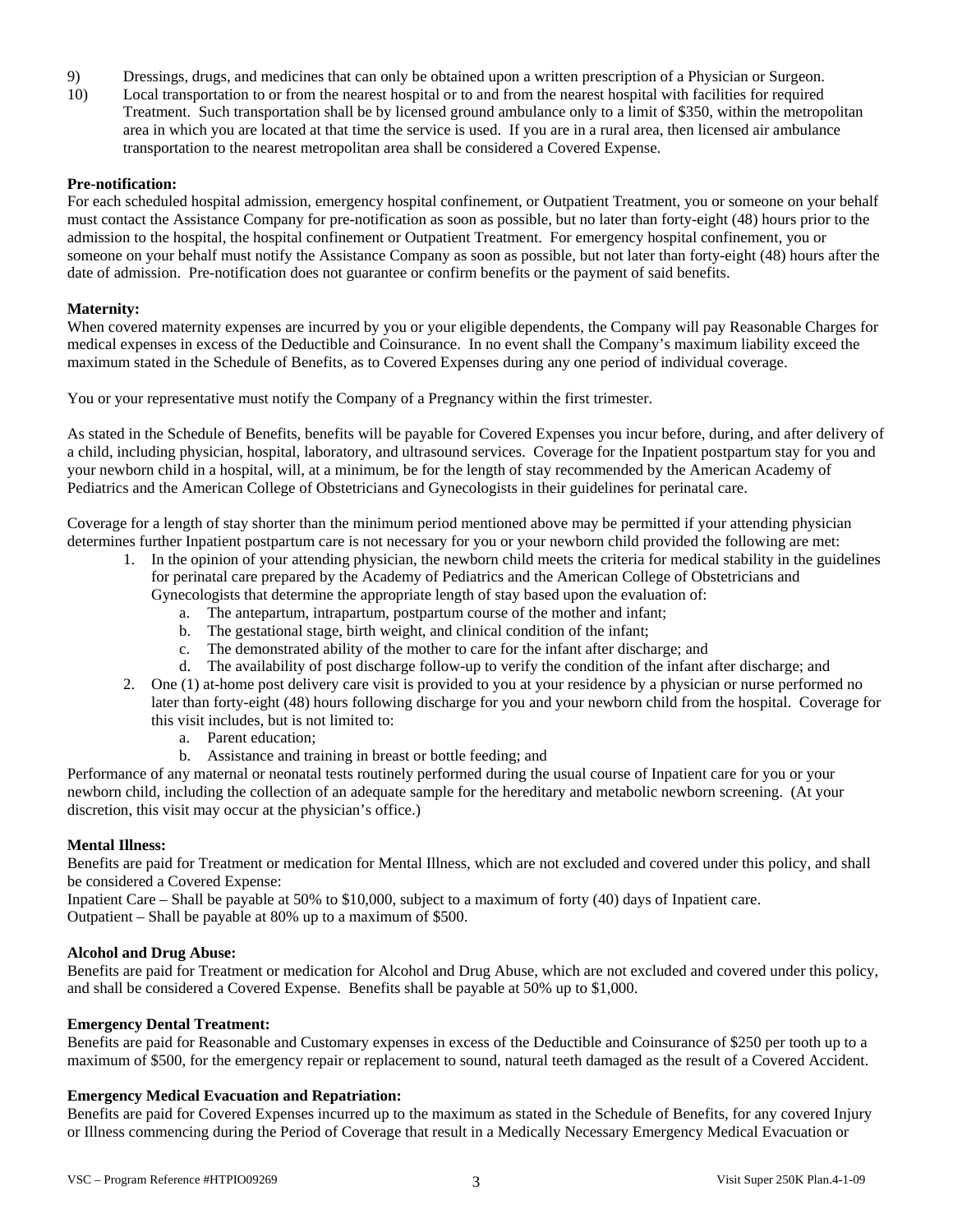Repatriation. The decision for an Emergency Medical Evacuation or Repatriation must be pre-approved and arranged by the Assistance Company in consultation with your local attending Physician.

Emergency Medical Evacuation or Repatriation means: a) your medical condition warrants immediate transportation from the place where you are located (due to inadequate medical facilities) to the nearest adequate medical facility where medical Treatment can be obtained; or b) after being treated at a local medical facility, your medical condition warrants transportation with a qualified medical attendant to your Home Country to obtain further medical Treatment or to recover; or c) both a) and b) above.

Covered Expenses are expenses for transportation, medical services and medical supplies necessarily incurred in connection with Emergency Medical Evacuation or Repatriation. All transportation arrangements must be by the most direct and economical route. Expenses for special transportation and medical supplies and services must be: a) pre-approved and ordered by the Assistance Company and b) required by the standard regulations of the conveyance transportation. Transportation means any land, water or air conveyance required to transport you. Special transportation includes, but is not limited to, licensed ground and air ambulances, commercial airlines, and private motor vehicles.

### **Return of Mortal Remains:**

Benefits will be paid for Reasonable and Customary Covered Expenses incurred up to the maximum as stated in the Schedule of Benefits, to return your remains to your Home Country, if you should die. Covered Expenses include, but are not limited to, expenses for embalming or Cremation, a minimally necessary container appropriate for transportation, shipping costs, and the necessary government authorizations. All Covered Expenses in connection with a Return of Mortal Remains or Cremation must be pre-approved and arranged by the Assistance Company.

### **Emergency Medical Reunion:**

When the Assistance Company and your attending Physician determine that it is necessary and prudent for you to have an Emergency Medical Evacuation or Repatriation, this Plan will arrange to bring an individual of your choice, from your current Home Country, to be at your side while you are hospitalized and then accompany you during your return to your current Home Country. Benefits will be paid up to the maximum as stated in the Schedule of Benefits for a round-trip economy airfare ticket as well as for reasonable travel and accommodation expenses up to a maximum of ten (10) days, as pre-approved and arranged by the Assistance Company.

### **Accidental Death & Dismemberment:**

Benefits shall be paid to you if you sustain an accidental Injury. The Injury must occur during the Period of Coverage, and death or dismemberment as a result of that accident must occur within 365 days from the date of Accident. Benefits payable for any such loss shall be in accordance with the following table: If you incur more than one Loss stated in the following Table as the result of one Accident, only the largest amount shall be payable.

| <b>Description of Loss</b>                    | <b>Percent of Principal Sum</b> |  |  |
|-----------------------------------------------|---------------------------------|--|--|
| Life                                          | 100\%                           |  |  |
| Both Hands or Both Feet or Sight of Both Eyes | 100\%                           |  |  |
| One Hand and One Foot                         | 100\%                           |  |  |
| Either Hand or Foot and Sight of One Eye      | 100%                            |  |  |
| Either Hand or Foot                           | 50%                             |  |  |

### **Hazardous Sports Coverage:**

This Plan shall pay up to the maximum as stated in the Schedule of Benefits for Injury which occurs while You are participating in one of the following hazardous sports: snow skiing or snowboarding.

### **Home Country Coverage:**

**Incidental Trips to the Home Country –** During the period of coverage, the Insured may return to his or her Home Country for incidental visits of up to thirty (30) days. If during an incidental trip home, the Insured suffers an Injury or Illness, this Plan shall pay up to the maximum as stated in the Schedule of Benefits of Covered Expenses for that Injury or Illness. Treatment for this Injury or Illness must occur within the Insured's Home Country while on the incidental visit.

**Home Country Extension of Benefits –** The Plan shall pay up to the maximum as stated in the Schedule of Benefits for Covered Expenses incurred in your Home Country related to an Injury or Illness which occurred, was diagnosed and treated outside your Home Country during your Period of Coverage. Only those covered expenses incurred within thirty (30) days of your return to your Home Country shall be considered eligible.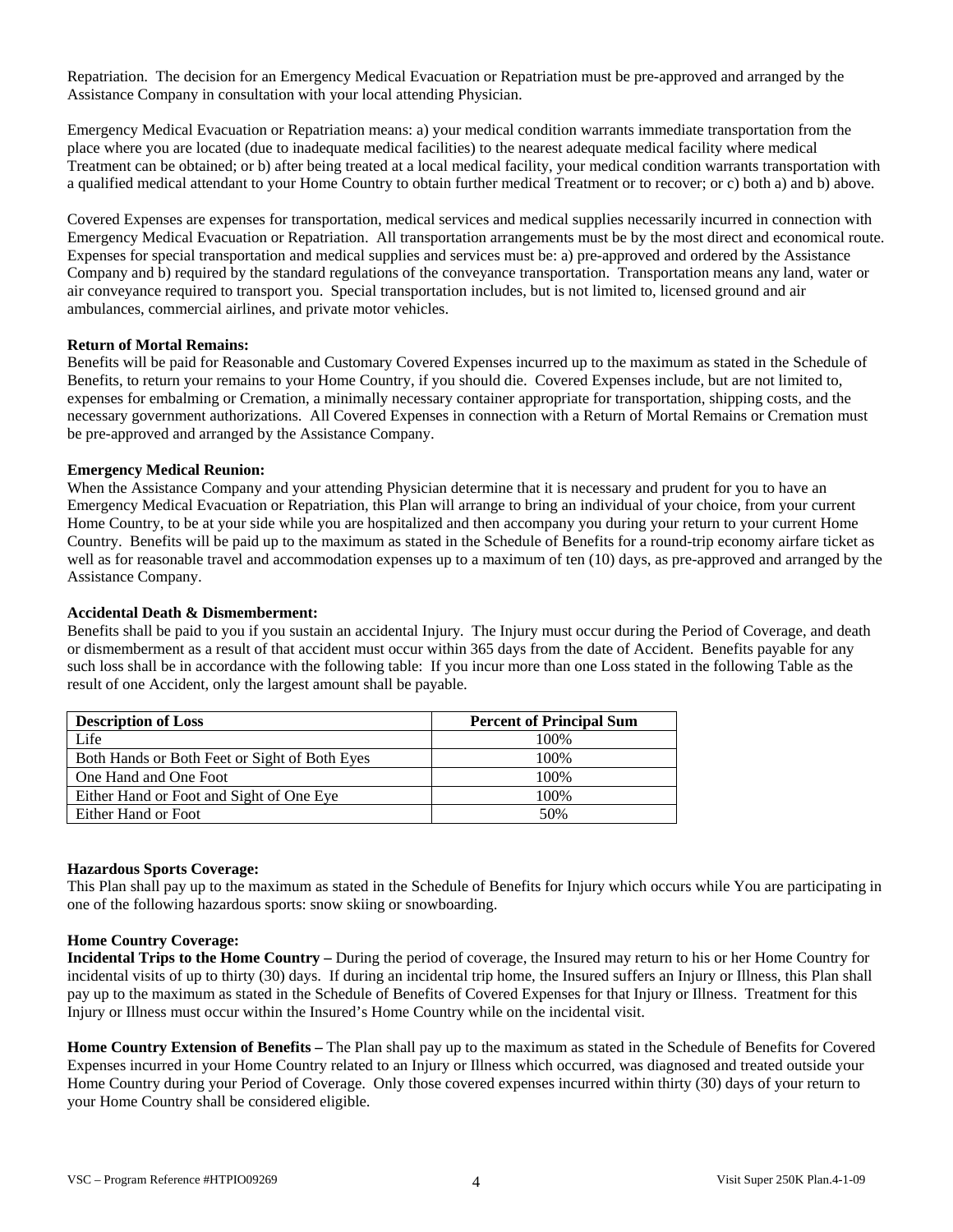# **PLAN DEFINITIONS**

**Benefit Period** shall mean the allowable time period you have to receive Treatment for a Covered Injury or Illness.

**Coinsurance** shall mean the percentage amount of Covered Expenses, after the Deductible, which is your responsibility to pay.

**Deductible** shall mean the amount of Covered Expenses which is your responsibility to pay before benefits under the Plan are payable.

**Home Country** shall mean the country where you have your true, fixed and permanent home and principal establishment.

**Inpatient** shall mean if you are confined in an institution and are charged for room and board.

**Mountaineering** shall mean the sport, hobby or profession of walking, hiking and climbing up mountains either: 1) utilizing harnesses, ropes, crampons, or ice axes; or 2) ascending 4,500 meters or above.

**Outpatient** shall mean if you receive care in a hospital or another institution, including; ambulatory surgical center; convalescent/ skilled nursing facility; or Physician's office, for an Illness or Injury, but you are confined and are not charged for room and board.

**Parachuting** shall mean an activity involving the breaking of a free fall from an airplane using a parachute.

**Pre-existing Condition** shall mean any condition for which a licensed Physician was consulted, or for which Treatment or Medication was prescribed, or for which manifestations or symptoms would have caused a person to seek medical advice twelve (12) months prior to the Effective Date of coverage under the Policy, except if the Insured Person is covered under the Policy for twelve (12) consecutive months, the Pre-existing Condition exclusion will no longer apply and any eligible expenses incurred thereafter will be considered for reimbursement.

**Reasonable and Customary** shall mean the maximum amount that the Plan determines is Reasonable and Customary for Covered Expenses you receive, up to but not to exceed charges actually billed. The determination considers: 1) amounts charged by other Service Providers for the same or similar service in the locality where received, considering the nature and severity of the bodily Injury or Illness in connection with which such services and supplies are received; 2) any usual medical circumstances requiring additional time, skill or experience; and 3) other factors included but not limited to, a resource based relative value scale.

**Treatment** means a specific in-office or hospital physical examination of or care rendered to you; consultation; diagnostic procedures and services; Surgery; medical services and supplies, including medication prescribed or provided by a Service Provider.

# **EXCLUSIONS AND LIMITATIONS**

No Benefit shall be payable for Accident Medical, Sickness Medical, Maternity, Mental Illness, Alcohol and Drug Abuse, Dental, Emergency Medical Evacuation/Repatriation, Return of Mortal Remains, and Emergency Medical Reunion, as the result of:

- 1. Any Pre-existing Condition as defined hereunder. This exclusion does not apply to Emergency Evacuation/ Repatriation or Return of Mortal Remains;
- 2. Injury or Illness which is not presented to the Company for payment within three (3) months of receiving Treatment;
- 3. Charges for Treatment which is not Medically Necessary;
- 4. Charges provided at no cost to you;
- 5. Charges for Treatment which exceed Reasonable and Customary charges;
- 6. Charges incurred for Surgery or Treatments which are Experimental/Investigational, or for research purposes;
- 7. Services, supplies or Treatment, including any period of hospital confinement, which were not recommended, approved and certified as Medically Necessary and reasonable by a Physician;
- 8. Suicide or any attempts thereof, while sane; or self destruction or any attempt thereof, while insane;
- 9. Any consequence, whether directly or indirectly, proximately or remotely occasioned by, contributed to by, or traceable to, or arising in connection with:
	- a) war, invasion, act of foreign enemy hostilities, warlike operations (whether war be declared or not), or civil war
	- b) mutiny, riot, strike, military or popular uprising insurrection, rebellion, revolution, military or usurped power
	- c) acting on behalf of or in connection with any organization with activities directed towards the overthrow by force of the Government de jure or de facto or to the influencing of it by terrorism or violence
	- d) martial law or state of siege or any events or causes which determine the proclamation or maintenance of martial law or state of siege (hereinafter for the purposes of this Exclusion called the "Occurrences")

Any consequence happening or arising during the existence of abnormal conditions (whether physical or otherwise), whether directly or indirectly, proximately or remotely occasioned by, or contributed to by, traceable to, arising in connection with, any of the said Occurrences shall be deemed to be consequences for which the Plan shall not be liable for, except to the extent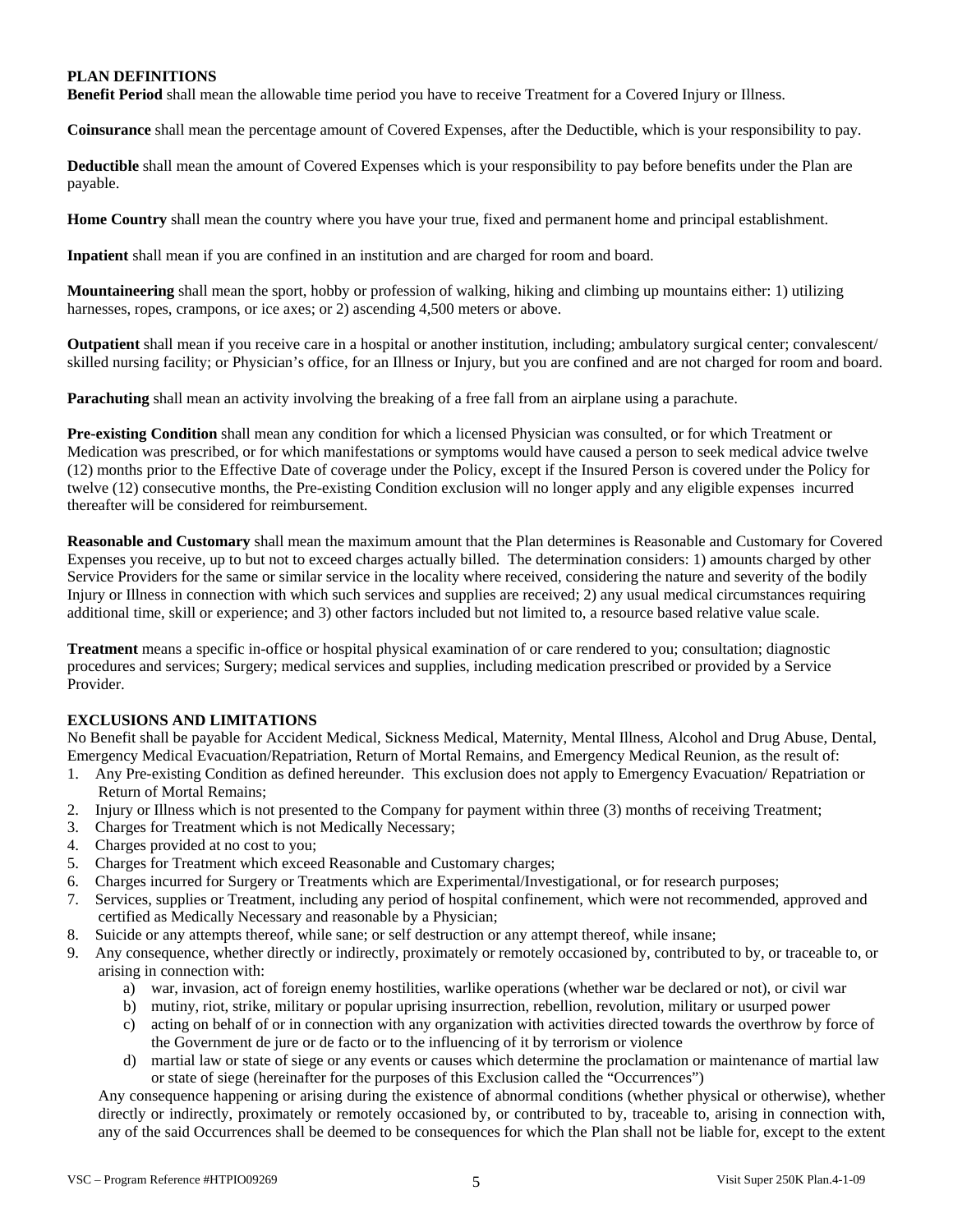that you prove that such consequence happened independently of the existence of such abnormal conditions;

- 10. Injury sustained while participating in professional athletics;
- 11. Injury sustained while participating in Amateur or Interscholastic Athletics; this exclusion does not apply to non-competitive, recreational or intramural activities;
- 12. Routine physicals, immunizations or other examinations where there are no objective indications or impairment in normal health, and laboratory diagnostic or X-ray examinations, except in the course of a Disablement established by a prior call or attendance of a Physician;
- 13. Treatment of the Temporomandibular joint;
- 14. Vocational, speech, recreational or music therapy;
- 15. Services or supplies performed or provided by a Relative of yours, or anyone who lives with you;
- 16. Cosmetic or plastic Surgery, except as the result of a covered Accident; for the purposes of this Plan, Treatment of a deviated nasal septum shall be considered a cosmetic condition;
- 17. Elective Surgery which can be postponed until you return to your Home Country, where the objective of the trip is to seek medical advice, Treatment or Surgery;
- 18. Treatment and the provision of false teeth or dentures, normal ear tests and the provision of hearing aids;
- 19. Eye refractions or eye examinations for the purpose of prescribing corrective lenses for eyeglasses or for the fitting thereof, unless caused by Accidental bodily Injury incurred while covered hereunder;
- 20. Treatment in connection with alcoholism and drug addiction, or use of any drug or narcotic agent, unless otherwise covered under this policy;
- 21. Any Mental and Nervous disorders or rest cures, unless otherwise covered under this policy;
- 22. Congenital abnormalities and conditions arising out of or resulting there from;
- 23. Expenses which are non-medical in nature;
- 24. Expenses as a result of, or in connection with, intentionally self-inflicted Injury or Illness;
- 25. Expenses as a result of, or in connection with, the commission of a felony offense;
- 26. Injury sustained while taking part in mountaineering where ropes or guides are normally used; hang gliding, parachuting, bungee jumping, racing by horse, motor vehicle or motorcycle, snowmobiling, motorcycle/motor scooter riding, scuba diving involving underwater breathing apparatus, unless PADI or NAUI certified, snorkeling, water skiing, snow skiing, spelunking, parasailing and snowboarding; unless covered under the Hazardous Sports Coverage.
- 27. Treatment paid for or furnished under any other individual or group policy or other service or medical pre-payment plan arranged through the employer to the extent so furnished or paid, or under any mandatory government program or facility set up for Treatment without any cost to you;
- 28. Dental care, except as the result of Injury to natural teeth caused by Accident, unless otherwise covered under this Plan;
- 29. Routine Dental Treatment;
- 30. Drug, Treatment or procedure that either promotes or prevents conception, or prevents childbirth, including but not limited to: artificial insemination, Treatment for infertility or impotency, sterilization, or reversal thereof;
- 31. Treatment for human organ tissue transplants and their related Treatment;
- 32. Expenses incurred while in your Home Country, except as provided under the Home Country Coverage and Home Country Extension of Benefits Coverage;
- 33. Injury sustained as the result of the Insured Person operating a motor vehicle while not properly licensed to do so in the jurisdiction in which the motor vehicle accident takes place;
- 34. Covered Expenses incurred for which the Trip to the Host Country was undertaken to seek medical Treatment for a condition;
- 35. Covered Expenses incurred during a Trip after your Physician has limited or restricted travel;
- 36. Sex change operations, or for Treatment of sexual dysfunction or sexual inadequacy;
- 37. Weight reduction programs or the surgical Treatment of obesity.

No Benefit shall be payable for Accidental Death and Dismemberment as the result of:

- 1. Suicide, or attempt thereof, while sane; or self destruction, or any attempt thereof, while insane;
- 2. Disease of any kind; Bacterial infections, except pyogenic infection, which shall occur through an accidental cut or wound;
- 3. Hernia of any kind;
- 4. Injury sustained while you are riding as a pilot, student pilot, operator or crew member, in or on, boarding or alighting from, any type of aircraft;
- 5. Injury sustained while you are riding as a passenger in any aircraft (a) not having a current and valid Airworthy Certificate and (b) not piloted by a person who holds a valid and current certificate of competency for piloting such aircraft;
- 6. Any consequence, whether directly or indirectly, proximately or remotely occasioned by, contributed to by, or traceable to, or arising in connection with:
	- a) war, invasion, act of foreign enemy hostilities, warlike operations (whether war be declared or not), or civil war
	- b) mutiny, riot, strike, military or popular uprising insurrection, rebellion, revolution, military or usurped power
	- c) acting on behalf of or in connection with any organization with activities directed towards the overthrow by force of the Government de jure or de facto or to the influencing of it by terrorism or violence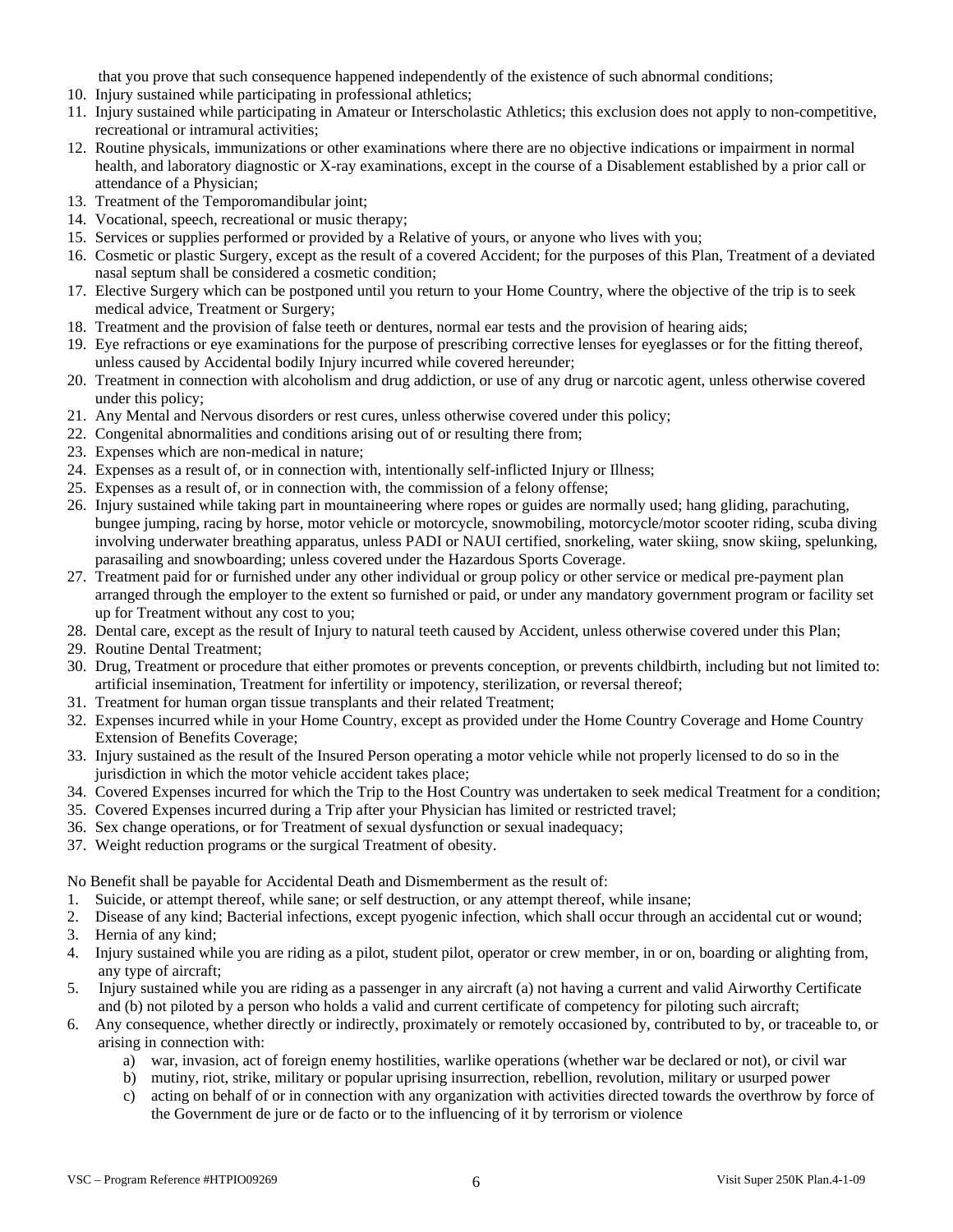d) martial law or state of siege or any events or causes which determine the proclamation or maintenance of martial law or state of siege (hereinafter for the purposes of this Exclusion called the "Occurrences")

Any consequence happening or arising during the existence of abnormal conditions (whether physical or otherwise), whether directly or indirectly, proximately or remotely occasioned by, or contributed to by, traceable to, or arising in connection with, any of the said Occurrences shall be deemed to be consequences for which the Plan shall not be liable, except to the extent that you can prove that such consequence happened independently of the existence of such abnormal conditions;

- 7. Service in the military, naval or air service of any country;
- 8. Flying in any aircraft being used for, or in connection with, acrobatic or stunt flying, racing or endurance tests;
- 9. Flying in any rocket-propelled aircraft;
- 10. Flying in any aircraft being used for, or in connection with, crop dusting or seeding or spraying, fire fighting, exploration, pipe or power line inspection, any form of hunting or herding, aerial photography, banner towing or any experimental purpose;
- 11. Flying in any aircraft which is engaged in any flight which requires a special permit or waiver from the authority having jurisdiction over civil aviation, even though granted;
- 12. Sickness of any kind;
- 13. Being under the influence of alcohol or having taken drugs or narcotics unless prescribed by a legally qualified Physician or surgeon;
- 14. Injury occasioned or occurring while you are committing or attempting to commit a felony or to which a contributing cause was your being engaged in an illegal occupation;
- 15. While riding or driving in any kind of competition;
- 16. This plan does not insure against loss or damage (including death or Injury) and any associated cost or expense resulting directly or indirectly from the discharge, explosion or use of any device, weapon or material employing or involving nuclear fission, nuclear fusion or radioactive force, or chemical, biological, radiological or similar agents, whether in time of peace or war, and regardless of who commits the act, regardless of any other cause or event contributing concurrently or in any other sequence thereto.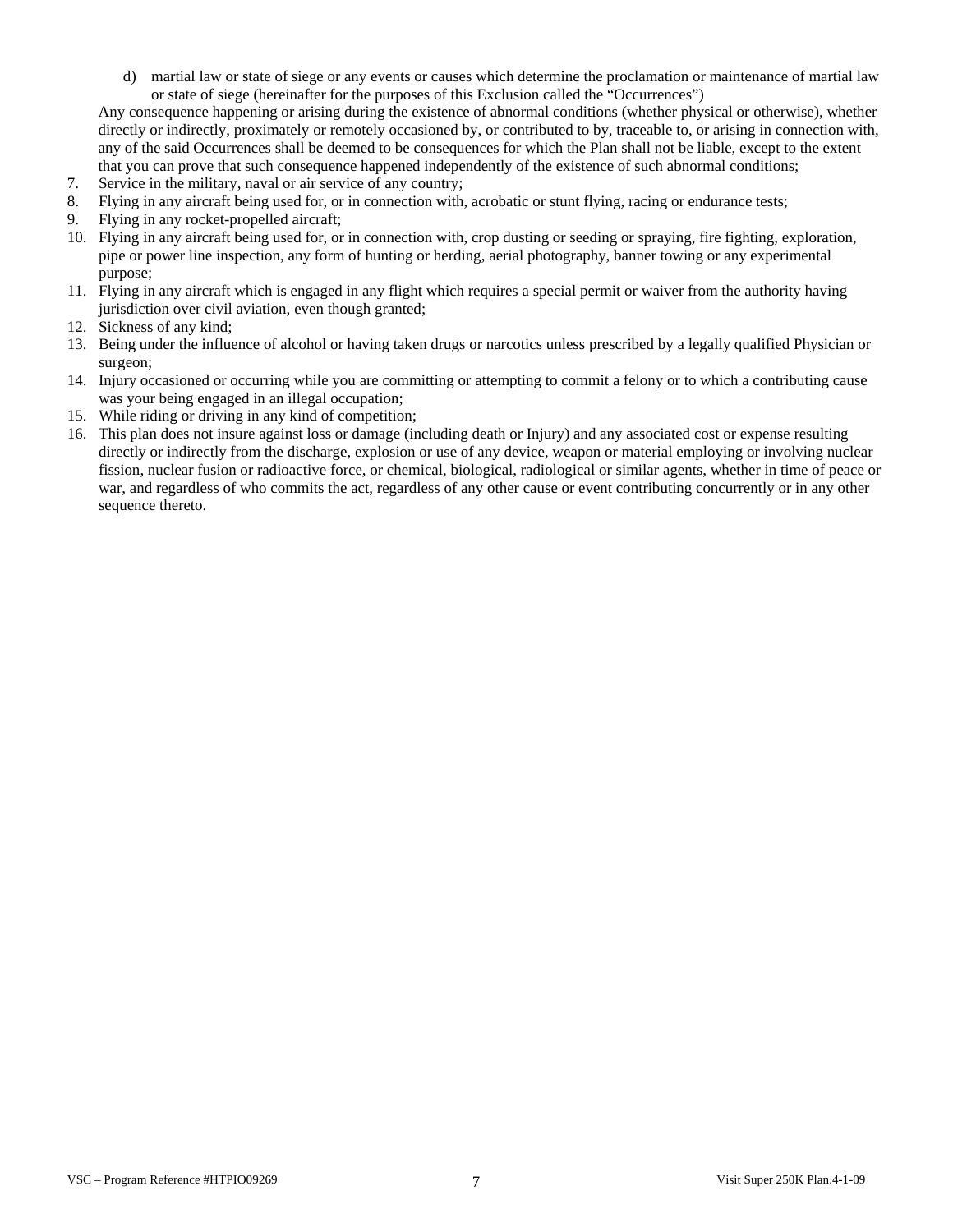# **PERSONAL LIABILITY:**

**Important Notice:** This portion of the Evidence of Coverage is a brief summary of filed form number AIFS LIAB (IL 09/98R) which contains complete details of the Liability coverage and is the governing document. The Master Policy shall control in the event of any conflict between this Evidence of Coverage and the Policy.

### **SCHEDULE OF BENEFITS**

| Limit per claim | <b>Deductible</b><br>Per Claim | <b>Aggregate</b><br><b>Limit Per</b><br><b>Person</b> | <b>Medical</b><br><b>Payments</b><br>Coverage | <b>Additional</b><br>Living<br><b>Expense</b> | <b>Payment of</b><br><b>Deductible Under</b><br>Homeowner's |
|-----------------|--------------------------------|-------------------------------------------------------|-----------------------------------------------|-----------------------------------------------|-------------------------------------------------------------|
| \$100,000       | \$100                          | \$200,000                                             | \$25,000                                      | \$10,000                                      | \$1,000                                                     |

### **DEFINITIONS**

"AUTOMOBILE" means a land motor vehicle, trailer or semi-trailer designed for travel on public roads (including any machinery or apparatus attached thereto.

"BODILY INJURY" means bodily injury, sickness or disease sustained by any person, including death. It does not include any communicable disease.

"CLAIM(S)" means a demand for money or the service of a suit naming an INSURED and alleging an INCIDENT. CLAIMS do not include proceedings seeking injunctive or other non-pecuniary relief.

# "CLAIMS EXPENSES" means:

(a) Fees charged by an attorney or attorneys designated by the Company and all other fees, costs, and expenses resulting from the investigation, adjustment, defense settlement and appeal of a CLAIM, suit or proceeding arising in connection therewith, if incurred by the Company, or incurred by the INSURED with written consent of the Company, but does not include salary charges or expenses of regular employees or officials of the Company, or fees and expenses of independent adjusters;

(b) All costs against the INSURED in such suits and all interest on the entire amount of any judgment therein which accrues after entry of the judgment and before the Company has paid or tendered or deposited, whether in court or otherwise, that part of the judgment which does not exceed the limit of the Company's liability thereon;

(c) Premiums on appeal bonds and premiums on bonds to release attachments in such suits, but not for bond amounts in excess of the applicable limit of liability of this policy. The Company shall have no obligation to pay for or furnish any bond;

(d) Up to \$250 for loss of earnings to each INSURED for each day or part of a day of their attendance at the Company's request at a trial, hearing or arbitration proceeding involving a civil suit against such INSURED for covered DAMAGES, but the amount so payable for any one or series of trials, hearings or arbitration proceedings arising out of the same INCIDENTS shall in no event exceed \$5,000.

"DAMAGES" means compensatory judgments, settlement or awards, but does not include fines or penalties, the return of fees or other consideration paid to the INSURED.

"HOST FAMILY" means the person(s) responsible for providing the INSURED's room, board, general welfare, and care while on a Covered Trip/Program.

"INCIDENT" means any act or omission committed by the INSURED during the Policy Term which unexpectedly, unintentionally, and suddenly results in BODILY INJURY, PROPERTY DAMAGE or PERSONAL INJURY provided the act or omission committed by the INSURED was during the POLICY TERM.

"INSURED LOCATION" means (1) the HOST FAMILY's residence premises and the part of any other premises, structures and grounds used by the Insured; or (2) Any part of a premises where an Insured is temporarily staying. An INSURED LOCATION does not include coverage for PROPERTY DAMAGE to property rented to, occupied by, used by, or in the care of any INSURED, to the extent that the INSURED is required by contract to provide insurance.

"MOBILE EQUIPMENT" means a land vehicle (including any machine or apparatus attached thereto, whether or not selfpropelled), (1) not subject to motor vehicle registration, or (2) maintained for use exclusively on premises owned by or rented to any INSURED, including the ways immediately adjoining, or (3) designed for use principally off public roads, or (4) designed or maintained for the sole purpose of affording mobility to equipment of the following types forming an integral part of or permanently attached to such vehicle: power cranes, shovels, loaders, diggers and drills; concrete mixers (other than the mix-in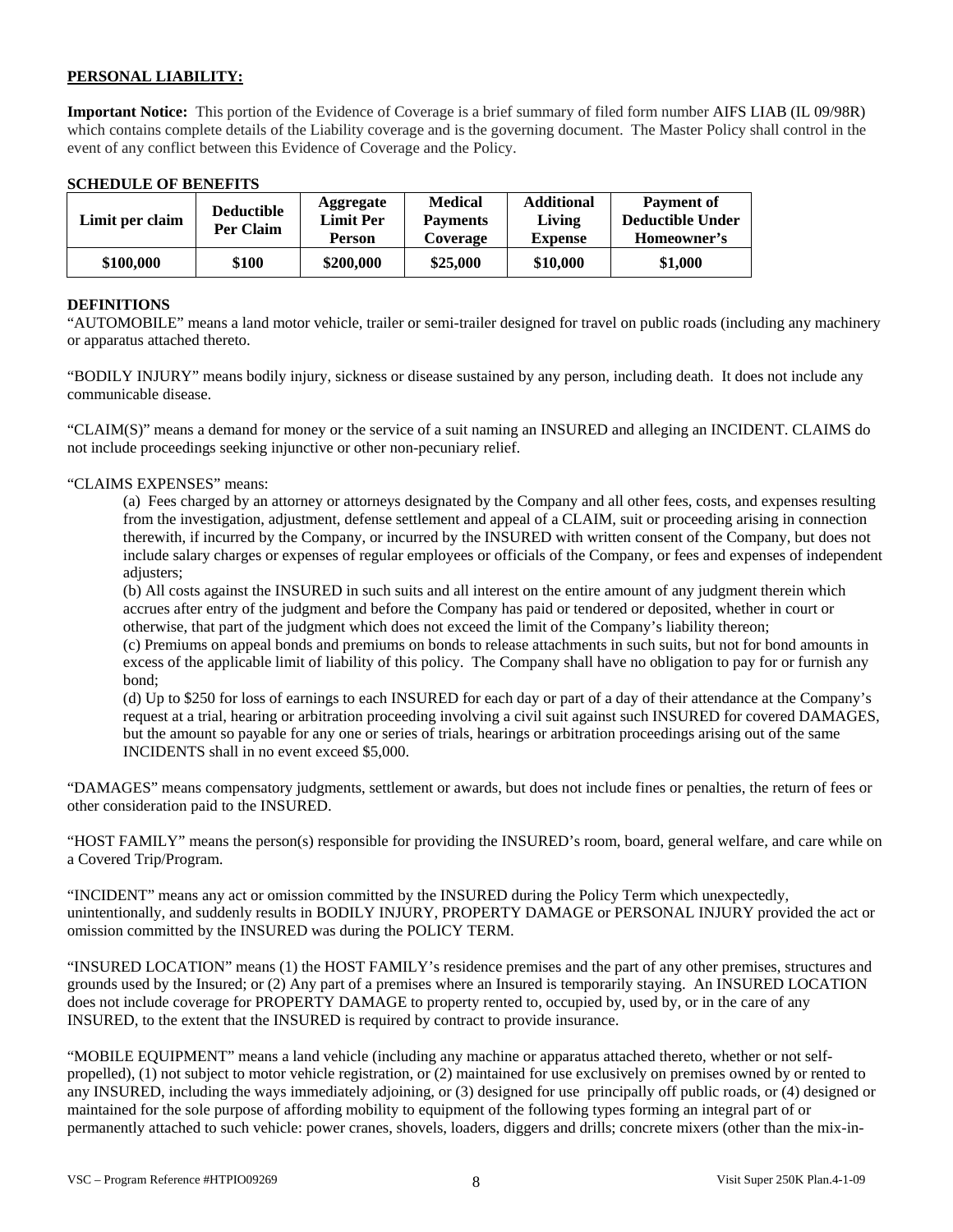transit type); graders, scrappers, rollers and other construction or repair equipment; air compressors, pumps and generators, including spraying, wielding and building cleaning equipment; and geophysical exploration and well servicing equipment, or (5) anything with a motor that rolls, flies or dives, such as snowmobiles, mopeds, motorbikes, dirt bikes or (6) anything that flies such as parasails, parachutes and hang gliders.

# "PERSONAL INJURY" means:

(a) false arrest, detention or imprisonment, wrongful entry or eviction, other invasion of private occupancy, or malicious prosecution; or

(b) the publication or utterance of a libel, slander or other defamatory or disparaging material; or

(c) a publication or an utterance in violation of an individual's right of privacy; or

(d) shock, mental anguish, or mental injury.

PERSONAL INJURY does not include the transmission intentionally or unintentionally of any Illness, sickness or disease by the INSURED to anyone, or any consequence resulting from that Illness, sickness or disease.

### "PROPERTY DAMAGE" means:

(a) physical Injury to or destruction of tangible property, including the loss of use thereof at any time resulting there from; or

(b) loss of use, or loss of the value of tangible property which has not been physically injured or destroyed.

### **Personal Liability Insurance Coverage:**

The Company will pay on behalf of the INSURED all sums which the INSURED shall become legally obligated to pay as DAMAGES for personal liability CLAIMS first made against the INSURED and reported to the Company, during the Policy Term that his endorsement is in effect, arising out of any INCIDENT covered under this Policy, provided always that such INCIDENT happens:

(a) on or after the Policy Effective Date on which this endorsement becomes effective; or

(b) on or after the effective date of the earliest claims-made policy issued by the Company covering the INSURED to which this is a continuous renewal.

For any claim brought in the United States of America (including its territories and possessions), Puerto Rico or Canada, the Company shall have the right and duty to defend any suit against the INSURED seeking DAMAGES to which this insurance applies even if any of the allegations of the suit are groundless, false or fraudulent. The Company may make such investigation and settlement of any CLAIM, or suit as it deems expedient. With respect to claims brought or suits instituted in courts elsewhere than within the United States of America (including its territories and possessions), Puerto Rico or Canada, the Company shall have the right, but not the duty, to:

- 1) Defend any suit; and
- 2) Make such investigation, negotiation and settlement of any claim or suit as the Company deems expedient.

Any claim or suit which the Company elects not to investigate, settle or defend, the INSURED, under the Company's supervision, will make or cause to be made, such investigation and defense as may be reasonably necessary. Subject to prior authorization by the Company, the INSURED will effect, to the extent possible, such settlements as the Company and the INSURED deem prudent. The Company will reimburse the INSURED for the cost of any such investigation, settlement or defense, in the currency of the United States of America at the rate of exchange prevailing on the date of payment.

In no event shall the Company be obligated to pay DAMAGES or CLAIM EXPENSES or to defend, or continue to defend, any suit after the applicable limit of the Company's liability has been exhausted by payment of DAMAGES and/or CLAIM EXPENSES.

# **OTHER INSURANCE**

If other valid and collectible insurance is available to the INSURED for a covered loss under Coverage A, Personal Liability Insurance Coverage, the Company's obligations are limited as follows:

(a) Primary Insurance:

This insurance is primary over the PARTICIPATING ORGANIZATION'S liability insurance. If this insurance is primary, our obligations are not affected unless any insurance other than the PARTICIPATING ORGANIZATION'S insurance is also primary. Then we will share with all that other insurance by the Method of Sharing described in (b) below.

# (b) Method of Sharing:

If the other insurance permits the contribution by equal shares, we will follow this method also. Under this approach, each insurer contributes equal amounts until it has paid its applicable limit of insurance or none of the loss remains, whichever comes first.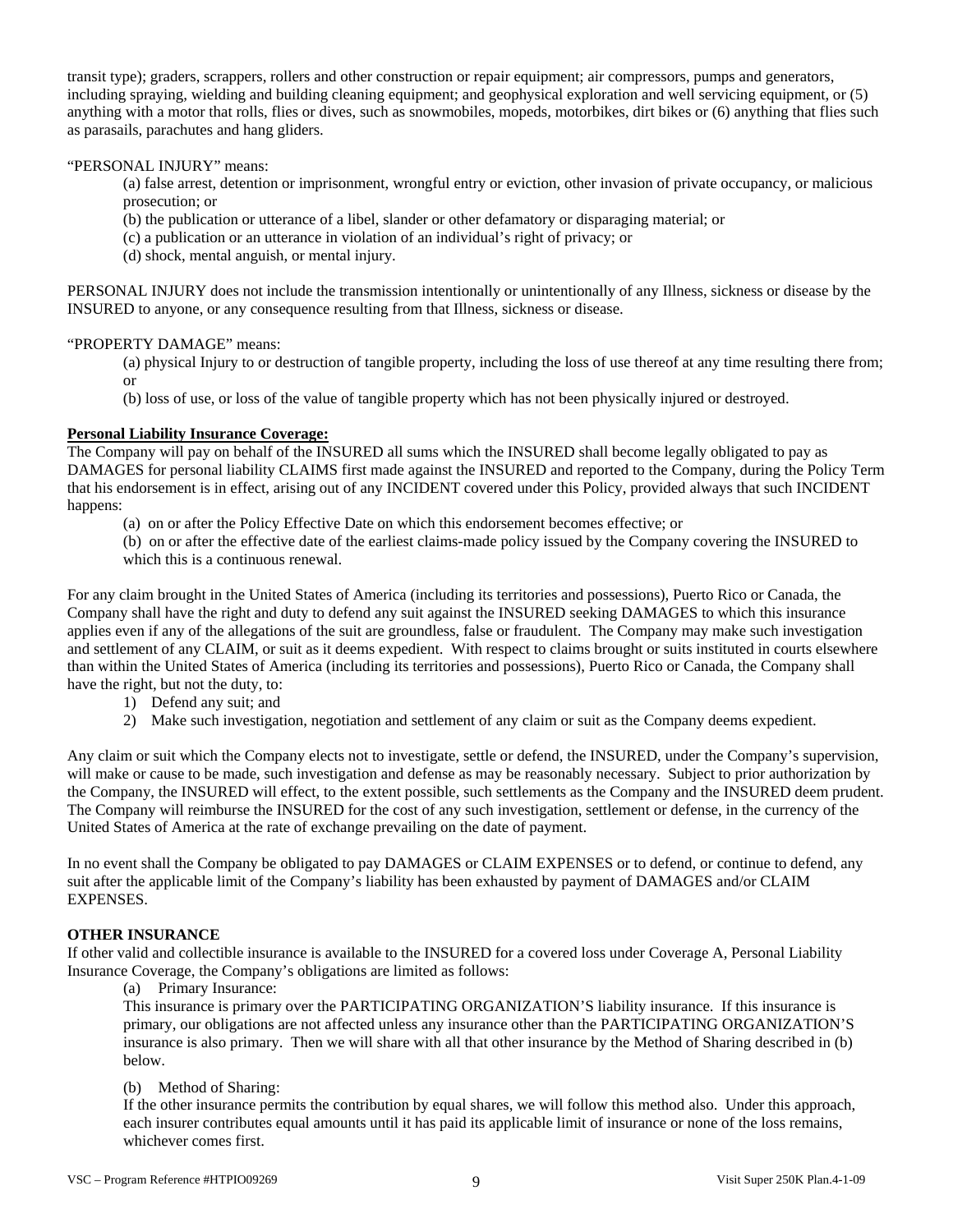The Policy provides excess coverage over and above insurance which may cover the INSURED, HOST FAMILY or a third party involved in an Occurrence. The amount paid is pursuant to the applicable coverage provision(s) of the Policy and is reduced by the amount payable by any such Underlying Insurance.

### **Medical Payments Coverage**

The Company will pay up to the maximum listed in the Liability Schedule of Benefits on behalf of the INSURED for Medical Expenses that are incurred or medically ascertained within fifty-two (52) weeks after the date of the INCIDENT and which result from an INCIDENT causing BODILY INJURY to:

(a) A person who is on the INSURED LOCATION with the permission of the HOST FAMILY, if the INCIDENT is caused by the activities of the INSURED or by an animal owned by, or in the care of, an INSURED. (b) A person not on the INSURED LOCATION, if the INCIDENT is caused by the activities of an INSURED or by an animal owned by, or in the care of, an INSURED.

**Medical Expenses are defined as those expenses recommended and approved by a Physician for hospital room and board, use of an operating room, emergency room, ambulatory medical center, fees of Physicians and nurses, laboratory tests, prescription medicines or drugs, anesthetics, transfusions, diagnostic testing, and therapeutics.** 

The Company will pay the benefit pursuant to this provision only after due proof of the Medical Expenses incurred has been submitted to the Company.

This coverage does not apply to the INSURED or to a dependent of an INSURED.

# **Additional Living Expenses Coverage**

If an INCIDENT caused by the activities of the INSURED results in the INSURED LOCATION becoming unfit to live in, the Company will pay for any necessary increase in living expenses incurred by the HOST FAMILY so that the household can maintain its normal standard of living. Payment will be for the shortest time required to repair or replace the damage to the INSURED LOCATION or, if the HOST FAMILY permanently relocates, the shortest time required for the HOST FAMILY to settle elsewhere. The Company will pay the HOST FAMILY benefits up to the maximum listed in the Liability Schedule of Benefits on behalf of the INSURED per POLICY TERM for Additional Living Expenses.

Payment: The Company will pay the benefit pursuant to this provision only after due proof of the additional living expenses incurred has been submitted to the Company.

### **Payment of Deductible Under Homeowner's Insurance Coverage**

If an INCIDENT caused by the activities of the INSURED results in a claim being paid under a valid and collectible homeowner's insurance policy of the HOST FAMILY covering the INSURED LOCATION, the Company will pay the HOST FAMILY for the loss incurred up to the amount of the deductible under the HOST FAMILY's homeowner's insurance policy, not to exceed the maximum listed in the Liability Schedule of Benefits per INSURED per POLICY TERM.

Payment: The Company will pay the benefit pursuant to this provision only after due proof of the deductible amount which was incurred has been submitted to the Company

# **LIMIT OF LIABILITY – CLAIMS**

Regardless of the number of INSUREDS under this Policy, the number of persons or organizations which sustain injury, or the number of CLAIMS made or suits brought, the Company's liability for the Coverages provided is stated in the Schedule of Benefits.

Notwithstanding the limit of liability identified in the Schedule of Benefits, a sub-limit of \$25,000 each claim and aggregate, as part of and not in addition to the limit of liability identified in the Schedule for Benefits, shall constitute the only limit of liability available for all DAMAGES and CLAIMS EXPENSES arising out of or attributable to any suit brought against any INSURED alleging, in whole or part, sexual assault, abuse, molestation or habitual neglect, or licentious, immoral, amoral, other behavior that was threatened, committed or alleged to have been committed, by an INSURED or by any person for whom the INSURED is legally responsible. This sub-limit is inclusive of all expenses derived from or based upon the defense of any above described act. This sub-limit of liability shall constitute the only limit of liability available for all DAMAGES and CLAIM EXPENSES arising from the above described acts and no other limit of liability shall be available for any DAMAGES or CLAIM EXPENSES arising from the above described acts.

The limit of liability stated in the Schedule of Benefits as applicable to "each claim" is the limit of the Company's liability for all DAMAGES because of each CLAIM covered hereby. All CLAIMS arising from the same or related INCIDENT shall be considered a single CLAIM for the purpose of this insurance and shall be subject to the same limit of liability. The limit of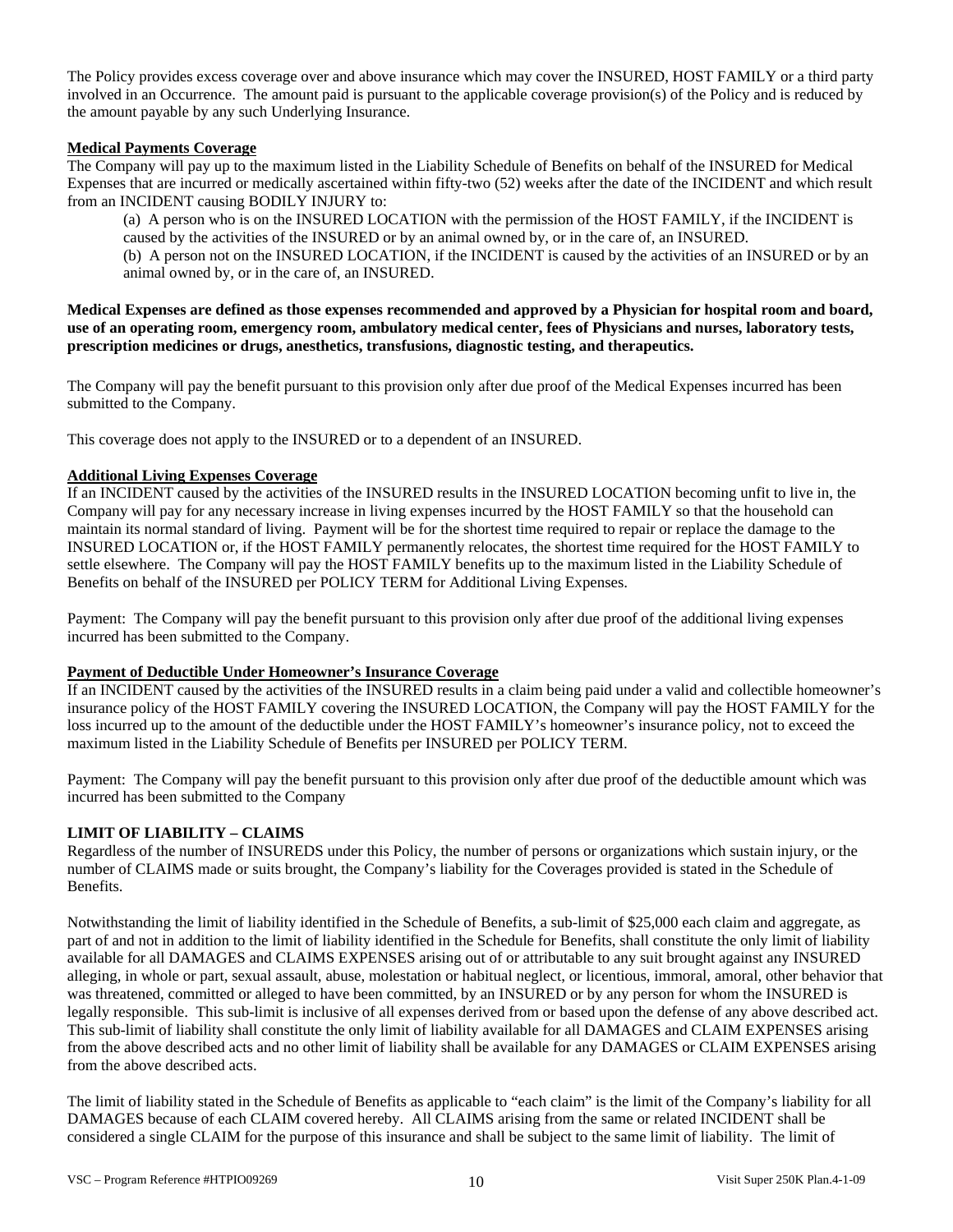liability stated in the Schedule of Benefits as "AGGREGATE" is, subject to the above provision respecting "each claim", the total limit of the Company's liability under this Policy for all DAMAGES as a result of all CLAIMS made and reported to the Company during the POLICY TERM, including any Extended Reporting Period. CLAIMS EXPENSES are included within the applicable limit of liability stated in the Schedule of Benefits.

# **WHEN CLAIM IS TO BE CONSIDERED AS FIRST MADE**

(a) When the Company first receives written notice from the INSURED, that a CLAIM has been made, or (b) When the Company first receives written notice from the INSURED, of specific circumstances involving a particular person or entity which may result in a CLAIM.

All CLAIMS arising out of the same or related INCIDENT shall be considered as having been made at the time the first such CLAIM is made, and shall be subject to the same limit of liability.

# **LIABILITY GENERAL PROVISIONS**

**ACTION AGAINST THE COMPANY:** No action shall lie against the Company unless, as a condition precedent thereto, there shall have been full compliance with all of the terms of this policy, but not until the amount of the INSURED's obligation to pay shall have been finally determined either by judgment against the INSURED after actual trial or by written agreement of the INSURED, the claimant and the Company.

**ASSIGNMENT:** The interest of any INSURED is not assignable. If any INSURED shall die or be judged incompetent, this insurance shall thereupon terminate for such person but shall cover the INSURED's legal representative as the INSURED with respect to liability previously incurred and covered by this insurance.

**ASSISTANCE AND COOPERATION OF INSURED IN THE EVENT OF CLAIM OR SUIT:** Upon the INSURED becoming aware of any INCIDENT which could reasonably be expected to be the basis of a CLAIM covered hereby, written notice shall be given by the INSURED to the Company together with the fullest information obtainable. If CLAIM is made or suit is brought against the INSURED, the INSURED shall immediately forward to the Company every demand, notice, summons or other process received by the INSURED or the INSURED's representative. The INSURED shall cooperate with the Company and, upon the Company's request, assist in making settlements in the conduct of suits and in enforcing any right of contribution or indemnity against any person or organization who may be liable to the INSURED because of DAMAGES with respect to which this insurance applies. The INSURED shall attend hearings and trials and assist in securing and giving evidence and obtaining the attendance of witnesses. The INSURED shall not, except at the INSURED's own cost, voluntarily make any payments, assume any obligation or incur any expense.

**CURRENCY:** All premiums must be paid to the Company, and the Company will pay all benefits, in the currency of the United States of America at the rate of exchange prevailing on the date of payment.

**POLICY TERM:** With respect to each INSURED, the POLICY TERM shall begin when an INSURED's coverage begins and terminate when an INSURED's coverage ends as stated in the General Provisions of the Policy.

**REIMBURSEMENT:** While the Company has no duty to do so, if the Company pays DAMAGES or CLAIMS EXPENSES:

- (a) within the amount of the applicable deductible; or
- (b) in excess of the applicable limit of liability,

the INSURED shall, upon written demand, repay such amounts to the Company within thirty (30) days thereof. Failure to pay any amounts indicated above may lead to policy cancellation and the INSURED shall not have the right to any Extended Reporting Period option.

**SUBROGATION:** If the Company makes a payment under the Policy and the person to or for whom payment was made has a right to recover damages from another, the Company shall be subrogated to that right. That person shall do:

- 1. Whatever is necessary to enable the Company to exercise the Company's rights; and
- 2. Nothing after the loss to prejudice those rights.

If the Company makes a payment under the Policy and the person to or for whom payment is made recovers damages from another, that person shall:

- 1. Hold in trust for the Company the proceeds of the recover; and
- 2. Reimburse the Company to the extent of the Company's payment.